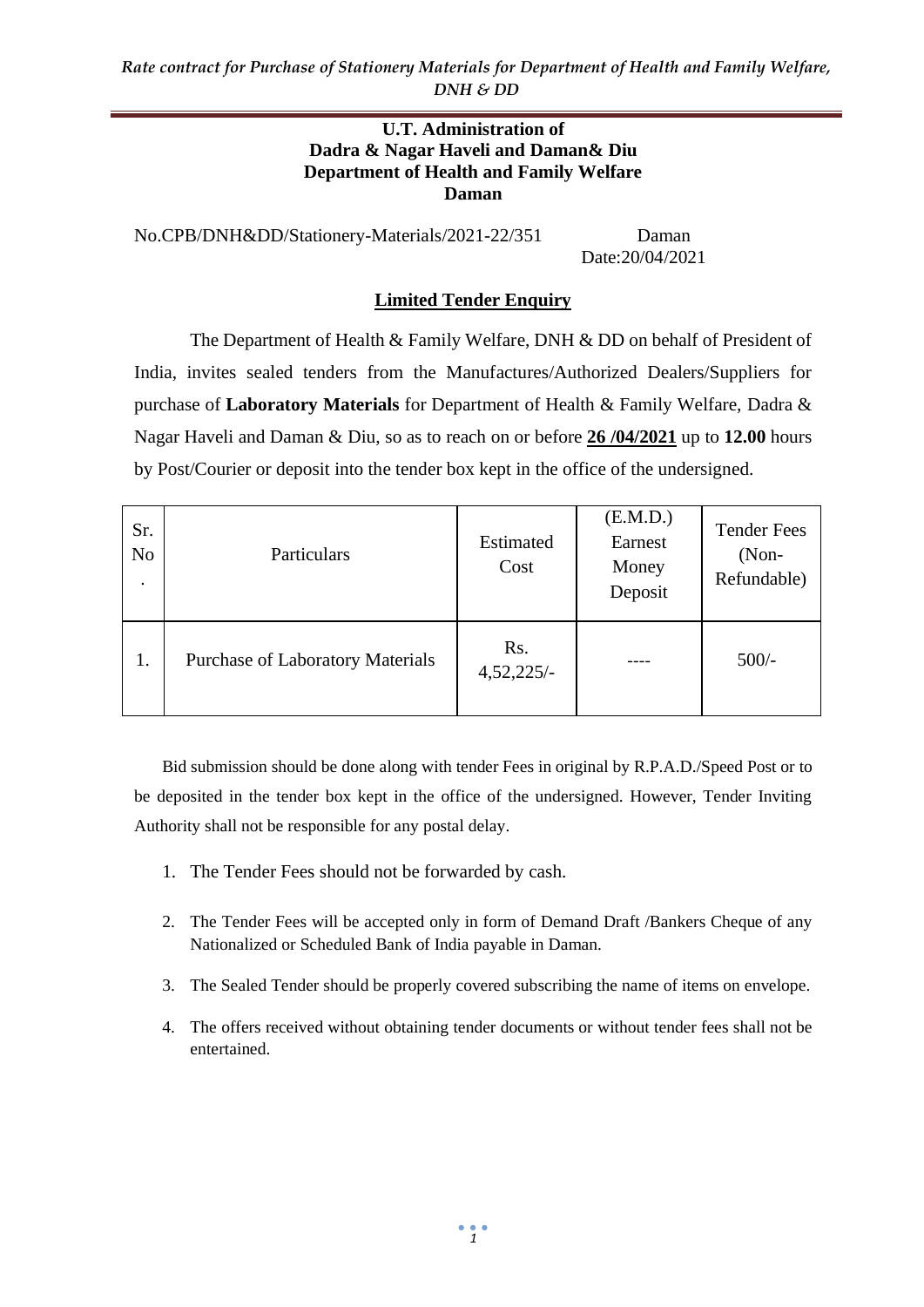The tender inviting authority reserves the right to accept or reject any or all the tender to be received without assigning any reasons thereof.

*Sd/-*

In-charge, Central Procurement Branch E-mail Id: [cpbdnhdd@gmail.com](mailto:cpbdnhdd@gmail.com) Room No. 106, 1<sup>st</sup> Floor, CHC Building, Fort Area, Moti Daman

## **Copy to:-**

- 1) The Field Publicity Officer, Daman for wide publicity in Newspaper.
- 2) The SIO, NIC, Daman with a request to publish in Website.
- 3) The Accounts Section, CPB (Daman)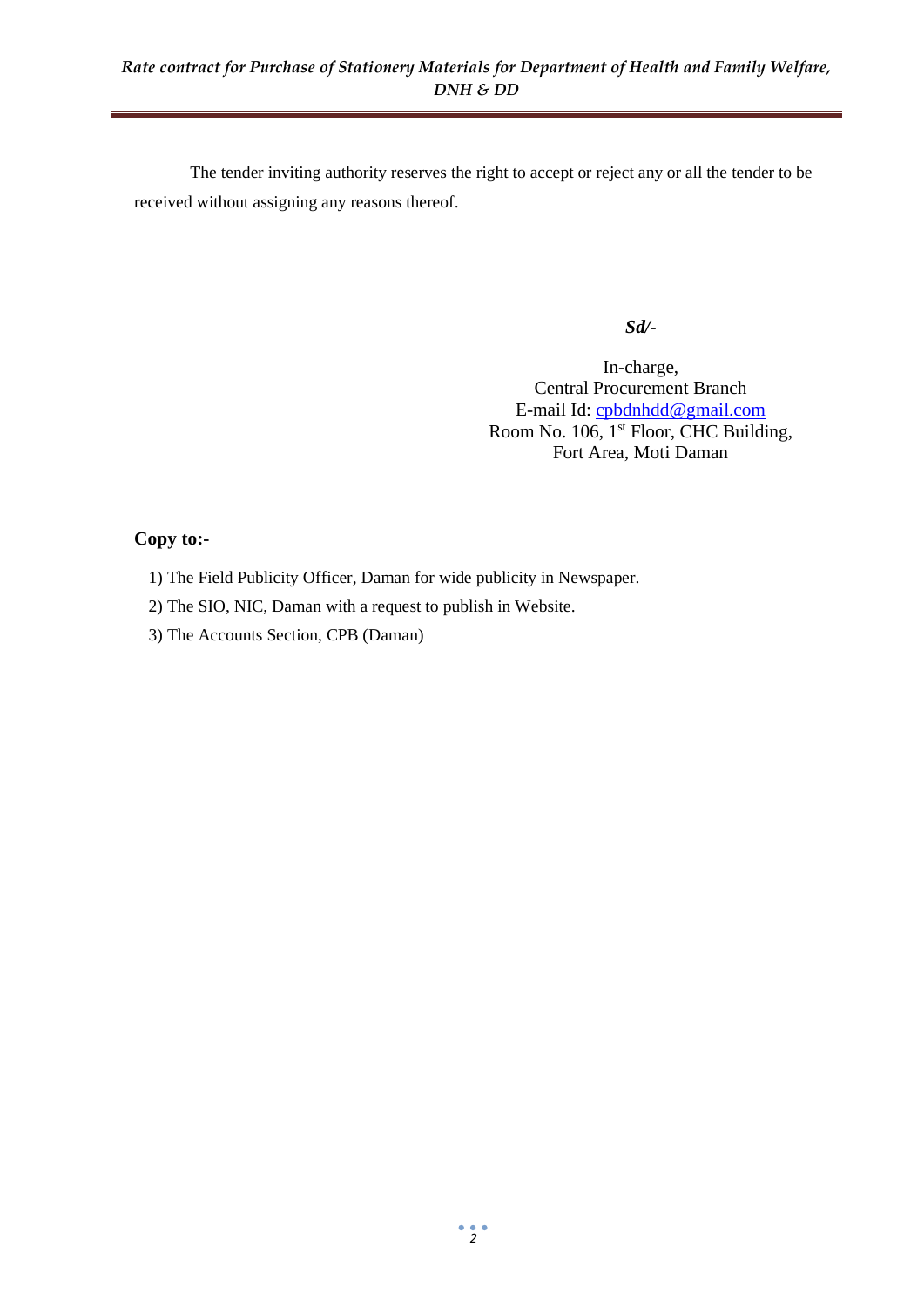#### **U.T. ADMINISTRATION OF DADRA & NAGAR HAVELI AND DAMAN& DIU DEPARTMENT OF HEALTH AND FAMILY WELFARE**

Terms and Conditions for the **"Purchase of Laboratory Materials for Department of Health and Family Welfare, DNH& DD."**

## ❖ **Instructions to Bidders :**

- 1) All documents attached should be legible/readable.
- 2) The Bidder has to give compliance for each quoted product and any false/misleading statement in compliance found any time during the procurement process, the bid shall be outrightly rejected.
- 3) For all queries regarding tender specifications and any other clauses included in the tender document should be addressed to personnel in tendering office address provided below:

**Central Procurement Branch, C.H.C Building, Ist Floor, Room No. 106, Fort Area, Moti Daman - 396 220. Tel : 0260 – 2230240**

### ❖ **Tender Fees (Non-Refundable) Rs.500/- :**

- a. The Tender Fees should not be forwarded by cash.
	- b. The Tender Fees (Non-Refundable) will be accepted only in form of Demand Draft /Bankers Cheque in favor of **Director, Medical & Health Services, DNH & DD**  from any Nationalized or Scheduled Bank of India payable in Daman.
	- c. All tenders must be accompanied by Tender fees as specified in schedule otherwise tender will be rejected.

### ❖ **Security Deposit: (SD)**

- a. The successful tendered will have to pay within 10 days from the date of demand, an amount equal to 3% of the total value of articles, which may be ordered, as the amount of security deposit.
- b. Non receipt of Security Deposit within stipulated time will result in automatic cancellation of the order for supply without any intimation.
- c. However, in case if any articles are received for which the Security Deposit may not have been deposited, the full Security Deposit as may be due from the contractor will be recovered from the bill(s) for such articles.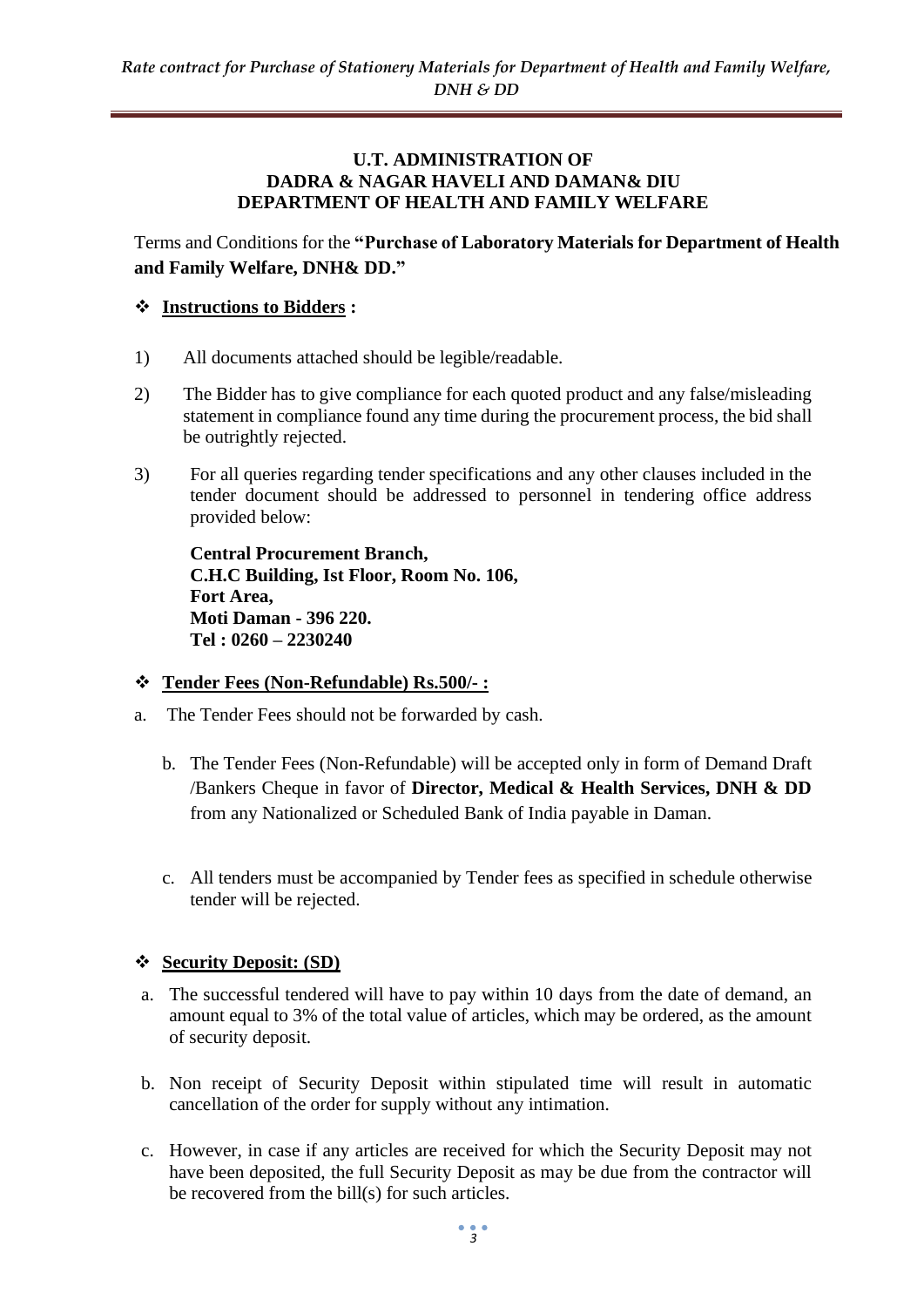- d. The Security Deposit(s) paid by the tender(s) earlier against any tender(s) or supply order(s) is not adjustable with Security Deposit required by these conditions.
- e. In case of failure to replace the accepted and rejected articles from the supplies made, as mentioned in the conditions the loss undergone by the Government will be recovered from the contractor Security Deposit or payment due of any bill(s) to the extent required.
- f. The tender inviting officer will consider extension of time for remitting the Security Deposit as demanded. However, in case of denial to consider such extension the contractor is bound to abide by the limit given and liable to make good for the loss made to the Government on account of his failure to abide by the time limit.
	- $\triangleright$  Security Deposit shall be liable to be forfeited in following circumstances:
		- i. Tender is rejected due to failure of supply the requisite documents in proper format or giving any misleading statement or submission of false affidavit or fabricated documents.
		- ii. Tenderer fails to replace the goods declared to be not of standard quality or not conforming to acceptable standards or found to be decayed/spoilt.
	- $\triangleright$  Only on satisfactory completion of the supply order for and on payment of all bills of the contractor, as to be admitted for payment, the amount of Security Deposit will be refunded after expiry of guarantee/warranty period, if any, or any such date/period as may be mutually agreed upon.
	- $\triangleright$  In case of failure to supply the store, materials etc. ordered for, as per conditions and within the stipulated time, the articles will be obtained from the tenderer who offered next higher rates or from any other sources, as may be decided by the tender inviting Officer and the loss to the Government on account of such purchases(s) shall be recovered from the former contractor by Security Deposit or bills payable. The contractor shall have no right to dispute with such procedure.

# ❖ **Conditions of Contract :**

# **1. ACCEPTANCE OF TENDER:**

- a. The tender is liable for rejection due to any of the reasons mentioned below:
	- i. Non-submission of tender within stipulated time.
	- ii. Tender is unsigned or not initialed on each page or with unauthenticated corrections.
	- iii. Non-payment of Tender Fees.
	- iv. Non-Submission of required documents as mentioned in schedule
	- v. Conditional/ Vague offers.
	- vi. Unsatisfactory past performance of the tendered.
	- vii. Items with major changes/deviations in specifications/standard/grade/packing/ quality offered.
	- viii. Submission of misleading/contradictory/false statement or information and fabricated/ invalid documents.
	- ix. Tenders not filled up properly.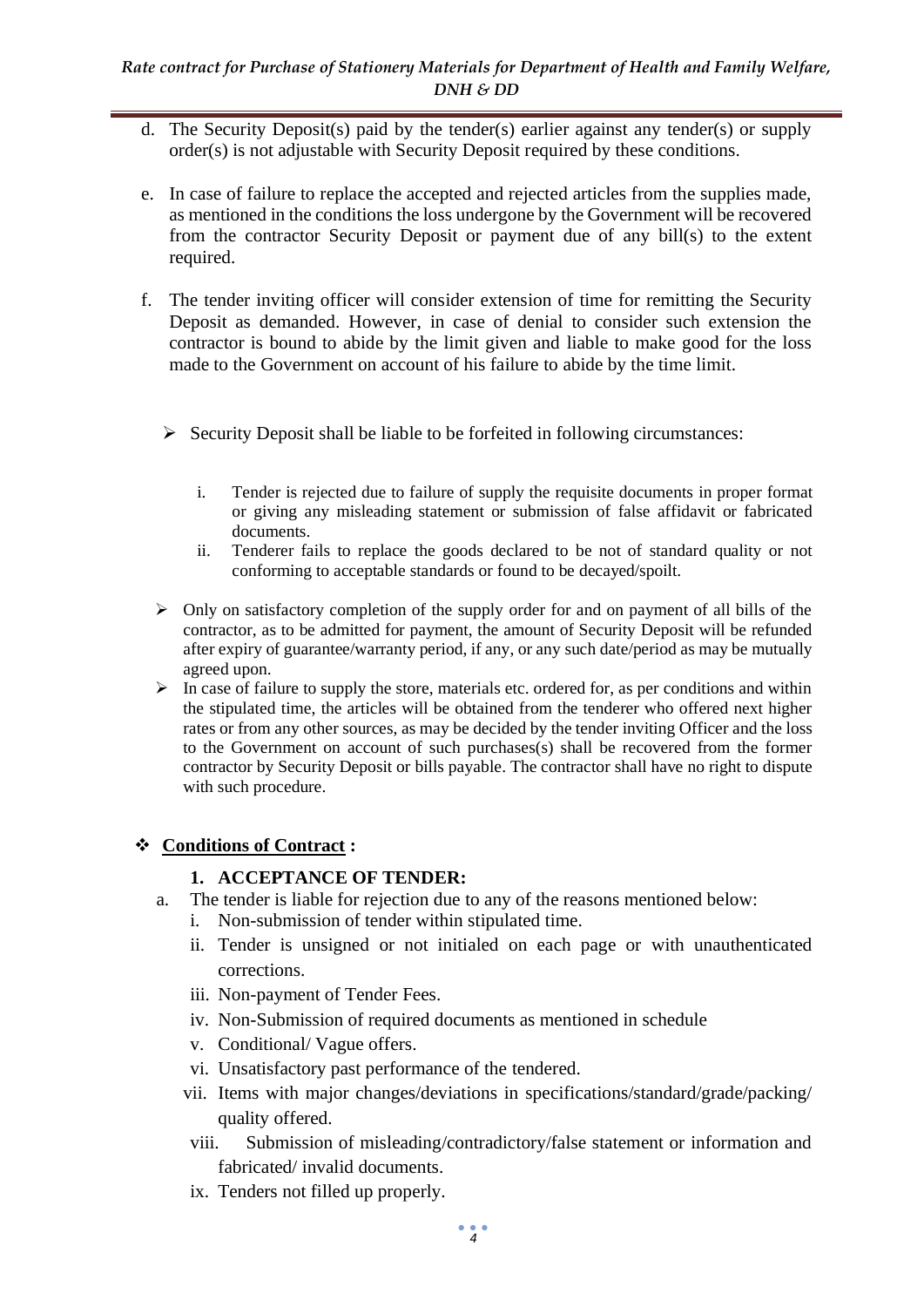- x. The documents attached by the bidder if found not readable will not be considered for bid evaluation.
- b. Any discount which the bidder wants to give has to be considered and total final bid amount has to be mentioned clearly in the price bid form.
- c. Discount offered after price bid opening will not be considered.
- d. The Central Procurement Branch may seek any clarifications/explanation/ documentary evidence related to offer at any stage from tenderers if required.
- e. **The rate quoted should be inclusive of all taxes and no extra charges will be paid and should be valid upto One Year from the date of tenderization**.
- f. Orders once placed should be delivered within the given time period and item should be door delivered up to  $3<sup>rd</sup>$  floor including labour.
- g. All/Taxes/Duties/Royalties Charges payable on the sales/transport etc. within and/or outside the state shall be payable by the supplier.
- h. The decision of the Tender Inviting Officer for acceptance/rejection of any articles supplied including the decision for equivalent specifications, standard and quality etc. of articles shall be final.
- i. The right to accept or reject without assigning any reasons or all tenders in part or whole is reserved with the Tender Inviting Officer and his decision(s) on all matters relating to acceptance or rejection of the tenders as a whole or in part will be final and binding to all.
- j. No separate agreement will be required to be signed by the successful tender(s) for the purpose of this contract for supply. Rates tendered/offered in response to the concerned Tender Notice shall be considered as acceptance of all above terms and conditions for supply for all legal purpose.
- k. The rate(s) quoted should be strictly for free delivery (including labour and transportation) at FOR Govt. Hospital, Daman or for any facility in the U.T of DNH & DD and will be valid and operative for supply orders issued within one year from the date of invitation of tenders. The department shall not take any responsibility of on loading the goods; the successful bidder has to make arrangement for loading at site.
- l. The tendered quantity is tentative and the actual purchase can be **as per the requirement of the Department and Rate contract is invited** for all items and the tenderer is bound to supply such requirement without any demur.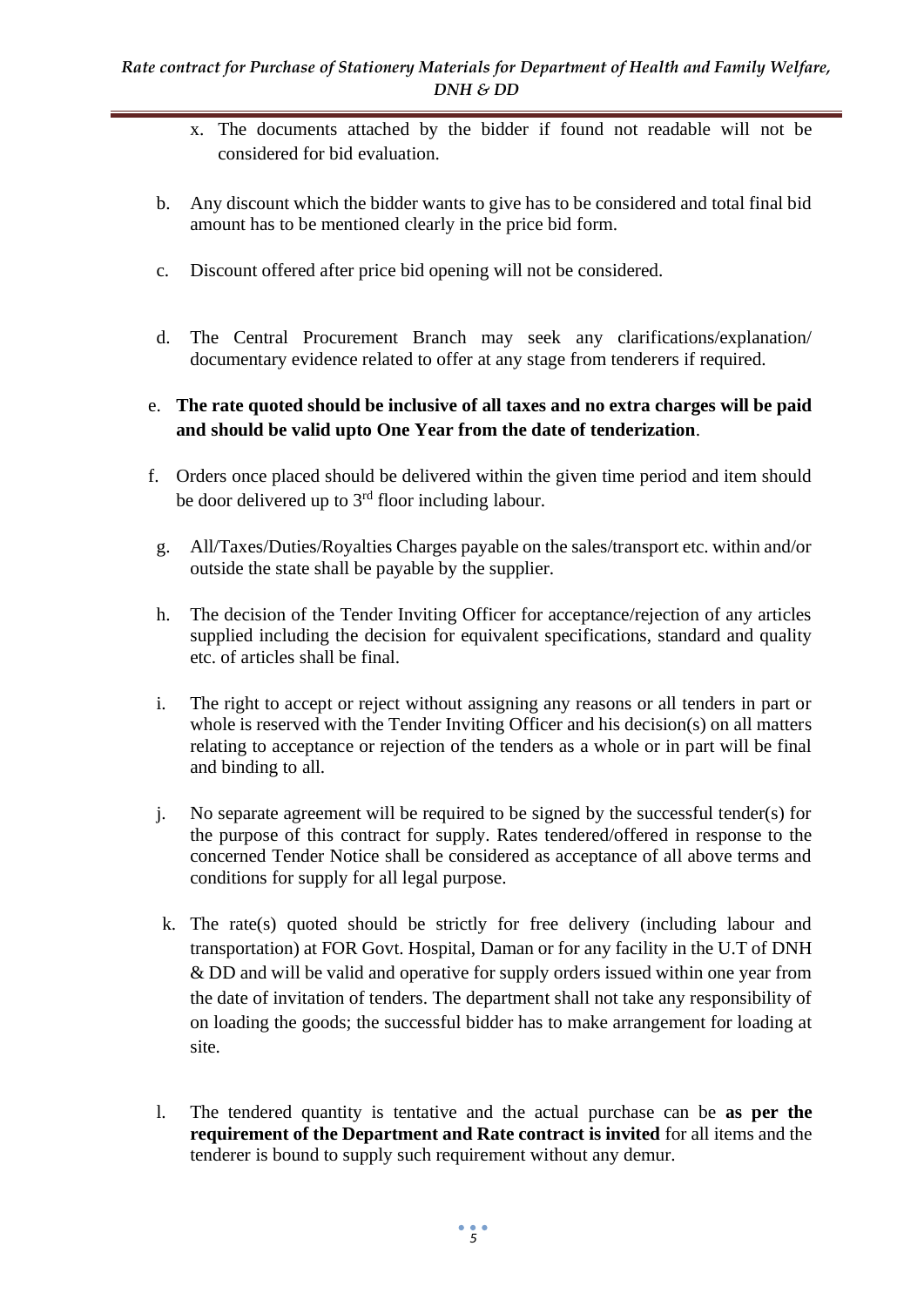#### *Rate contract for Purchase of Stationery Materials for Department of Health and Family Welfare, DNH & DD*

m. Bidder / its sister concerns / companies where its Promoters / Directors either directly or indirectly are involved, should not have ever been blacklisted in tender / supplies by any state/Central Govt. In case of bidder / principal is involved / penalized under any investigation of CVC or any State/Central Govt. Commission in relation to the similar work project issue; the bid will be out rightly rejected.

## **2. TERMS OF SUPPLY :**

- a. In event of breakage or loss of stores during transit against requisition order the said quantity has to be replaced by the tenderer. The department will not pay separately for transit insurance and supplier will be responsible for stores.
- b. Railway Receipt or other transport document should be drawn in the favor of Officer Inviting tender.
- c. Items should be door delivered upto  $3<sup>rd</sup>$  floor including labour no extra charge will be paid by the department.
- d. Railway Receipt or other transport document should not be sent by VPP or through any Bank as this being a Government Office it is not possible to clear cash demands of Post Office/Bank for delivery of RR or other transport documents unless we have agreed to it as special arrangement.
- e. Extension of time limit for supplies shall be considered by the Tender Inviting Officer. The extension so granted may be with levy of compensation for delay in execution of supply (as mentioned in Liquidated Damages) the cost of supplies ordered for at the discretion of the authority competent to grant extension of time limit provided such request is made well in time, depending upon the circumstances and such decision in the matter will be final.
- f. The supplies, materials etc. of inferior quality standard or of different specifications, brand, manufacturer etc other than that ordered specified and/or incomplete or broken articles will not be accepted. The supplier has to replace the same at his own cost and risk. Intimation of non-acceptance of any materials etc will be sent to the supplier within 10 days from the date of receipt of the stores and the same will be returned to the supplier at his own cost and risk, if he so desires and intimates accordingly within 15 days from the date of dispatch of intimation of the nonacceptance. However, if no communication is received within 15 days from the date of communication the tender Inviting Officer will not be responsible for any damages, loss etc. of such rejected articles.
- g. Demurrage charges paid by the Tender Inviting Officer on account of delayed receipt of dispatch documents intimation will be recovered from the bills payable to the supplier.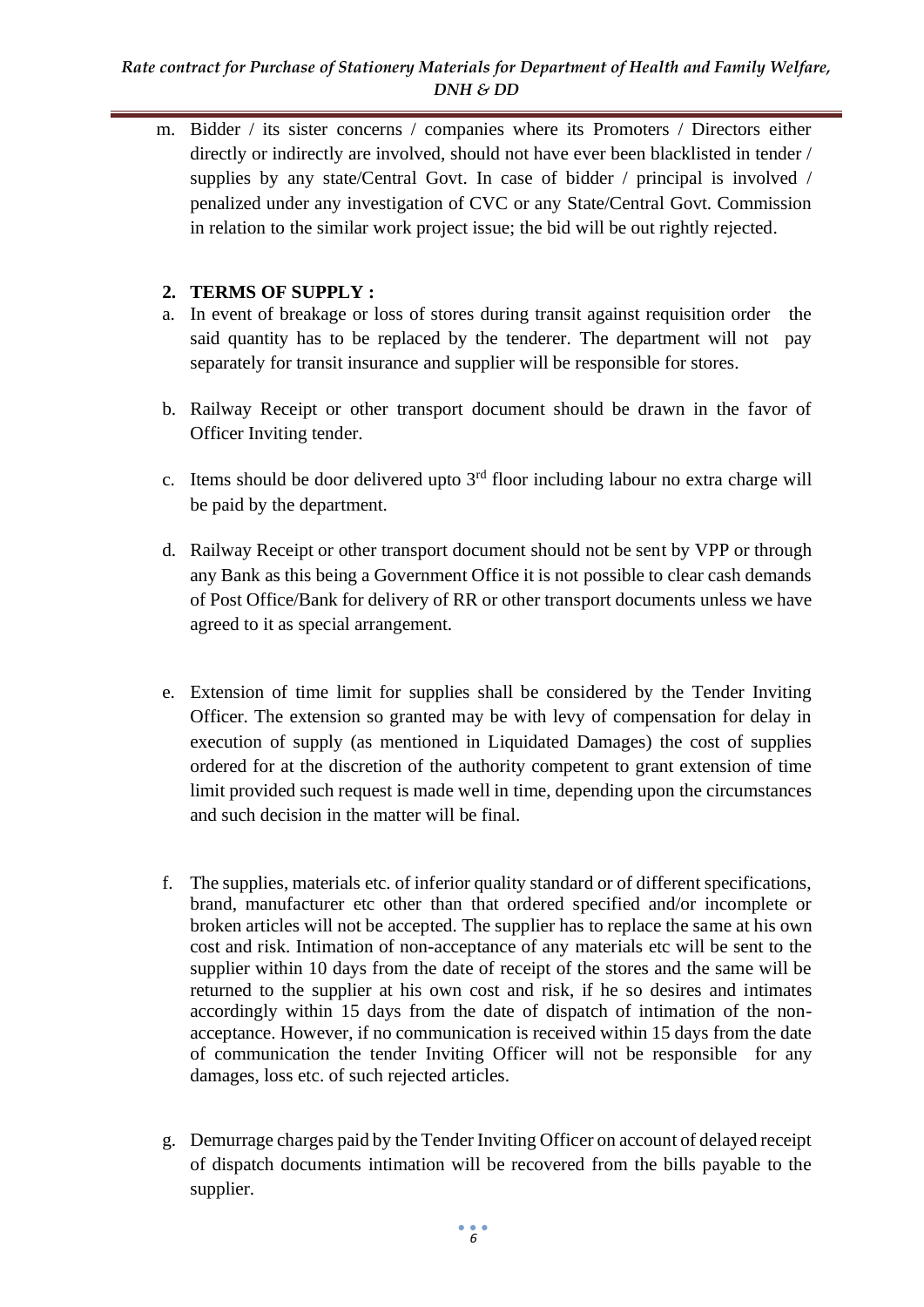- h. If at any time after the order for supply of materials the Tender Inviting Officer shall for any reason whatsoever not require the whole or part of the quantity thereof as specified in the order the Tender Inviting Officer shall give notice in writing of the fact to the supplier(s) who shall have to claim to any payment of compensation what so ever on account of any profit or advantage which the supplier(s) might have derived from the supply of articles in full, but which did not derive in consequence of the full quantity of articles not having been purchased, nor shall have any claim for compensation by reasons of any alterations having been made in the original instructions which shall invoice any curtailment of the supply originally contemplated.
- i. The items as mentioned in the list are the approximate estimates invited and actual purchase may be more. Accordingly, the successful tenderer has no right for any loss/damages with reference to approximate requirement shown in tender and actual requirement.
- j. Inspection will be carried out in the premises of Govt. Hospital, Daman. If goods to be inspected in factory premises all expenditure to be borne by the Tenderer.

# **3. Bid Evaluation Methodology :**

- A. **Preliminary Evaluation**: Tender Fee Submission.
- B. **Technical Evaluation:** 
	- Scrutiny of technical specifications and other relevant documents as asked by the department with the quoted specification.
	- Scrutiny of Compliance Statement given by the bidder.
	- Sample verification (If required). *(If Sample is asked by the Department, it won't be refundable)*
- C. **Financial Evaluation**: Lowest quoted offered by Technically Qualified Bidders

# **4. PAYMENT TERMS :**

- a. 100% of the invoice amount will be paid only after completion of work successfully and submission of Security deposit i.e. 3% of the tender value.
- b. Price escalation clause will not be entertained under any circumstances.
- c. All bills should be in **TRIPLICATE** and should invariably mention the number and date of work order.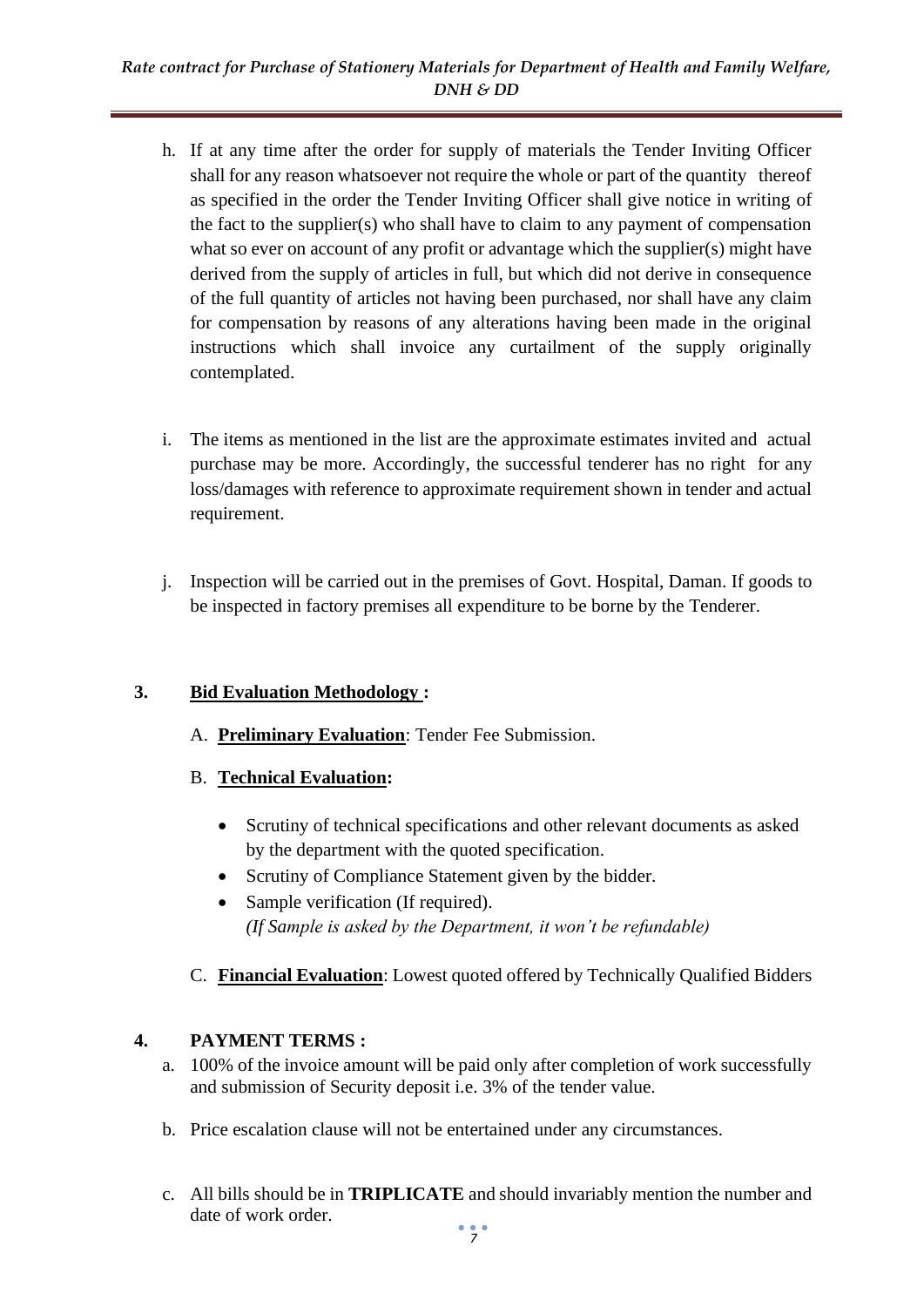- d. All bills for amount above Rs.5,000/- should be pre-receipted on a Revenue Stamp of proper value. Bills for amount exceeding Rs.5,000/- not pre-receipted on Revenue Stamp of proper value will not be accepted for payment.
- e. Each bill in which GST is charged must contain the following certificates on the body of the bill: **"CERTIFIED"** that the service on which GST has been charged have not been exempted under the Central GST or the Rules made there under and the amount charged on account of GST on these services is not more than what is payable under the provisions of relevant Act or Rules made there under".
- f. No extra charge for packing, forwarding and insurance etc. will be paid on the rates quoted.
- g. The rates should be quoted only for the work specified in the list of requirements.
- h. Rates quoted for items other than the required specification/ make/ manufacture will not be considered.

Signature of Agency With Rubber Stamp

> *Sd/-* In-charge, Central Procurement Branch E-mail Id: [cpbdnhdd@gmail.com](mailto:cpbdnhdd@gmail.com)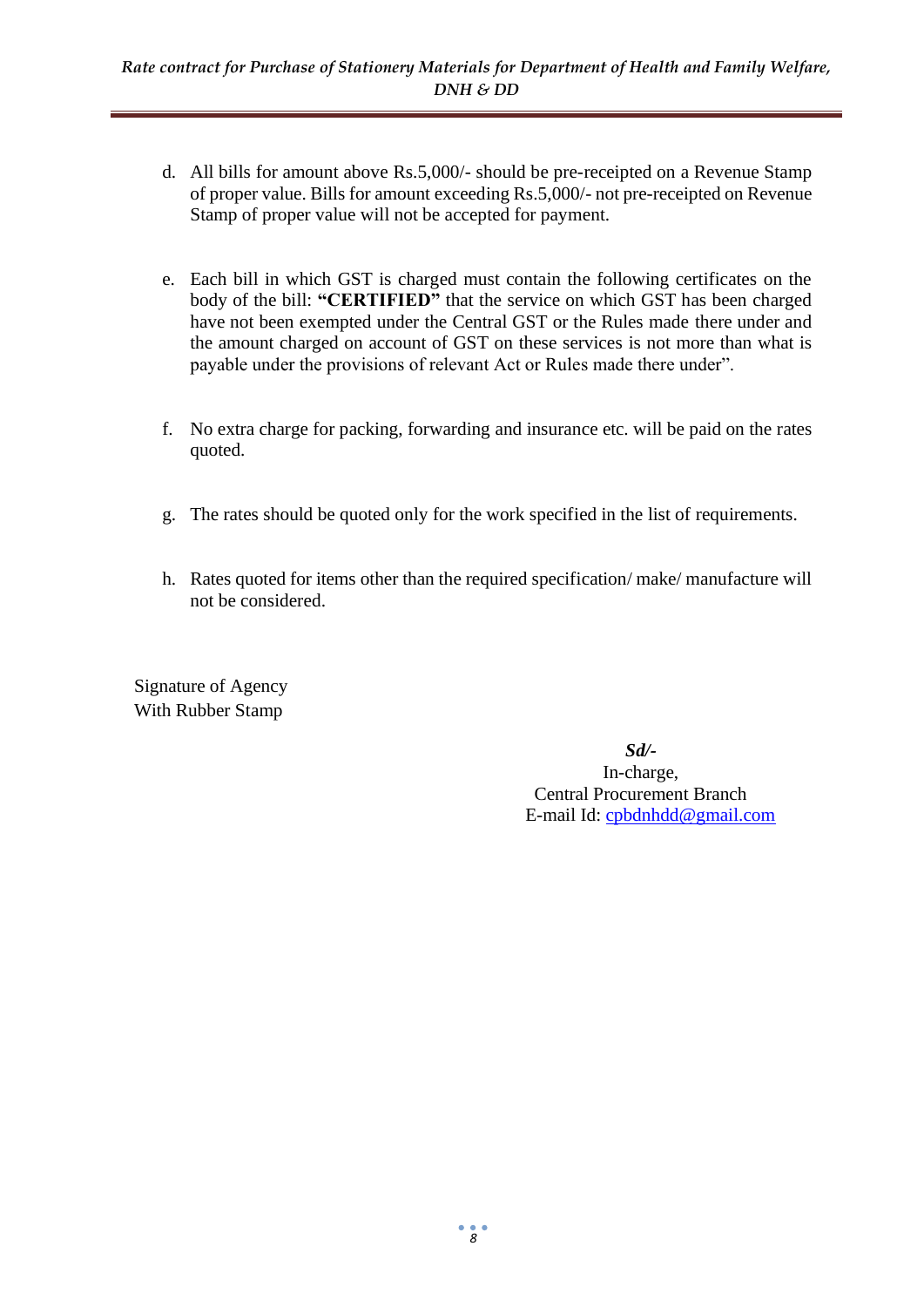## **SCHEDULE OF DOCUMENTS ATTACHED**

| Sr.<br>No. | Document/Certificate                                                                                                       | <b>Uploaded &amp;</b><br><b>Enclosed</b> |
|------------|----------------------------------------------------------------------------------------------------------------------------|------------------------------------------|
| 01.        | PAN No.                                                                                                                    | Yes / No                                 |
| 02.        | <b>GST</b> Registration.                                                                                                   | Yes / No                                 |
| 03.        | Valid License in the field of supply.                                                                                      | Yes / No                                 |
| 04.        | Scan copy of Terms and Conditions of the tender documents<br>including Scope of Work duly Stamped and Signed on each page. | Yes / No                                 |

It is verified that all the certificates/permissions/documents are valid and current as on date and have not been withdrawn/cancelled by the issuing authority.

I/We further undertake to produce on demand the original certificate/ permission/ document for verification at any stage during the processing of the tender.

Date: Place:

Sign & Stamp of tenderer.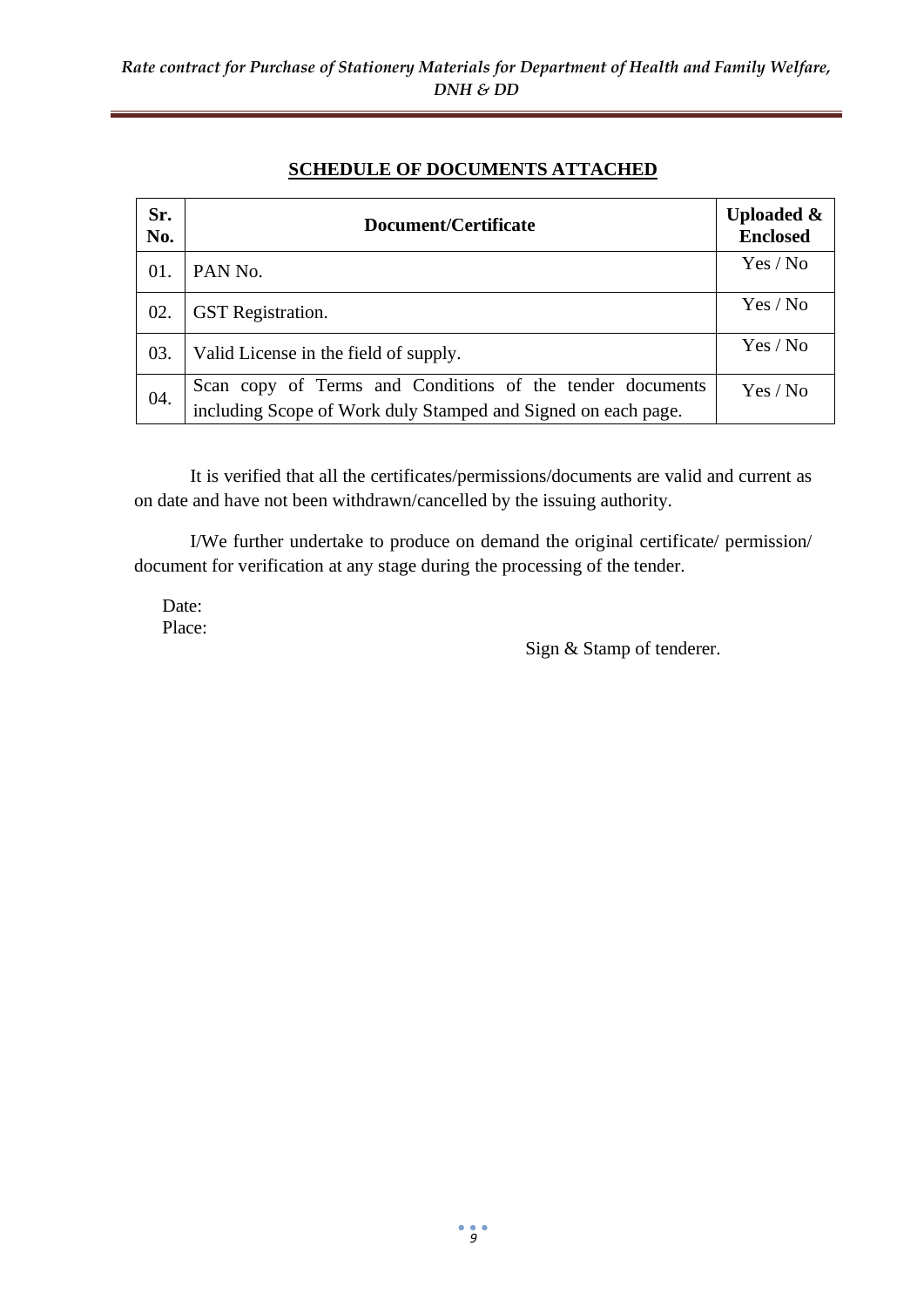## **SCOPE OF WORK:**

### **Schedule of Requirements and Specifications:**

# **Rate contract for Purchase of Laboratory Materials for Department of Health and Family Welfare, Dadra & Nagar Haveli and Daman & Diu.**

### *Please mention Offered Company for Quoted Items Only as mentioned below*

| Sr.No. | Name of item                                                                          | <b>Specifi</b><br>cation | <b>Required MFG</b><br>Company                     | Unit         | Quantity<br><b>Required</b><br>at present | <b>Remarks</b> |
|--------|---------------------------------------------------------------------------------------|--------------------------|----------------------------------------------------|--------------|-------------------------------------------|----------------|
|        |                                                                                       |                          |                                                    |              |                                           |                |
| 1.     | <b>Hematology Quality Controls</b>                                                    |                          | Transasia/Standard<br>Quality                      | 1 pack       | 12                                        |                |
| 2.     | Liquid Paraffin Oil<br>$(1bott = 400ml)$                                              |                          | <b>Standard Quality</b>                            | 1 bottle     | $\overline{2}$                            |                |
| 18.    | Tri Sodium citrate 3.8% Disp<br>sample collection tube (4ml) (1<br>$box = 100$ tubes) | 4 ml<br>plastic          | Neecor/BD/J.K./Standar<br>d Quality                | $1$ box      | 30                                        |                |
| 20.    | Field stain A $(1 \text{ bott} = 500 \text{ml})$                                      |                          | Beacon/Span/Trans or<br>equivalent                 | 1 bottle     | 6                                         |                |
| 21.    | Field stain B $(1 \text{ bott} = 500 \text{ml})$                                      |                          | Beacon/Span/Trans or<br>equivalent                 | 1 bottle     | $\overline{7}$                            |                |
| 23.    | Hematoxylin $(1 \text{ bott} = 500 \text{ml})$                                        |                          | Hi Media/Equivalent<br>Quality                     | 1 bottle     | 5                                         |                |
| 25.    | HCL upto $35\%$ pure (1 bott =<br>500ml)                                              |                          | <b>Standard Quality</b>                            | 1 bottle     | $\mathbf{1}$                              |                |
| 26.    | $X$ ylene (1 bott = 500ml)                                                            |                          | <b>Standard Quality</b>                            | 1 bottle     | $\overline{2}$                            |                |
| 27.    | Lens cleaning solution $(1 \text{ bott} =$<br>500ml)                                  |                          | Beacon/Bharat bio tech/<br>Prathmesh or equivalent | 1 bottle     | $\mathbf{1}$                              |                |
| 28.    | Capillary for CT $(1$ box= 100<br>test)                                               |                          | Beacon/Axiva/Indian or<br>equivalent               | 1 box        | 8                                         |                |
| 32.    | Microscope bulb (6v)                                                                  |                          | Philips/ Osram/wipro or<br>equivalent              | 1 nos        | 5                                         |                |
| 33.    | Sterillium ( $1$ bott = 500ml)                                                        |                          | R&W/Span/Acon or<br>equivalent                     | 1 bottle     | 13                                        |                |
| 34.    | DPX $(1 \text{ bott} = 500 \text{ml})$                                                |                          | <b>Standard Quality</b>                            | 1 bottle     | $\overline{4}$                            |                |
| 35.    | Urine container non sterile                                                           |                          | <b>Standard Quality</b>                            | 1 nos        | 15000                                     |                |
| 36.    | Barium chloride Soln 10% (1<br>$bott = 500ml$                                         |                          | <b>Standard Quality</b>                            | 1 bottle     | $\mathbf{1}$                              |                |
| 40.    | EDTA soln. $(1 \text{ bott} = 500 \text{ml})$                                         |                          | Prathmesh/Beacon/Acon<br>or equivalent             | 1 bottle     | $\mathbf{1}$                              |                |
| 44.    | Tri Sodium Citrate 3.2% soln. (<br>$1$ bott = 500ml)                                  |                          | Prathmesh/Beacon/Bhar<br>at bio or equivalent      | 1 bottle     | $\mathbf{1}$                              |                |
| 45.    | Auto Pipette (5-<br>50 microlitre)                                                    |                          | Erba/Span/Acon/Equ.<br>Quality                     | $1$ nos $\,$ | $\mathbf{1}$                              |                |
| 46.    | Auto Pipette (200-1000<br>microlitre)                                                 |                          | Erba/Span/Acon/Equ.<br>Quality                     | 1 nos        | $\mathbf{1}$                              |                |